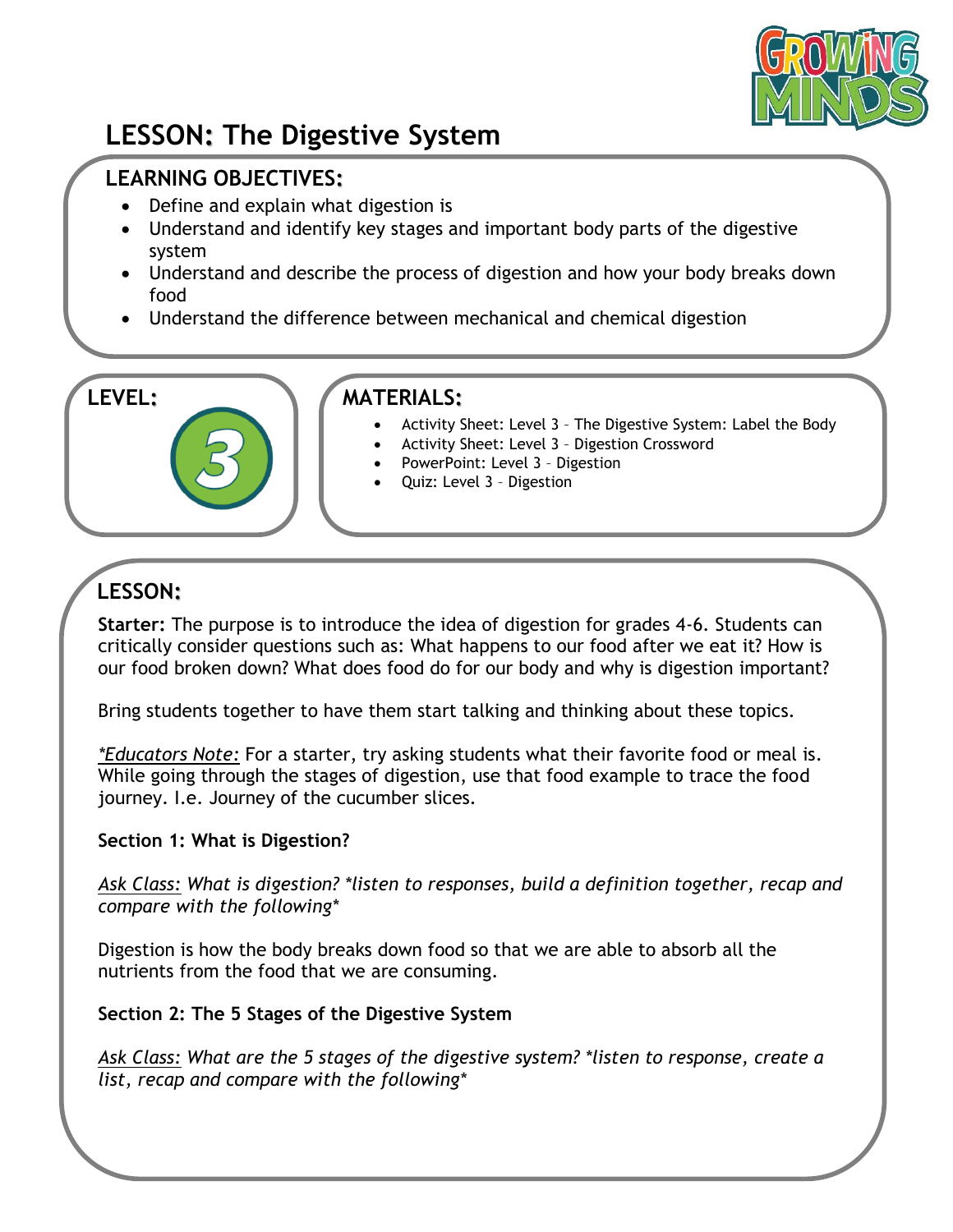

- **1. The Mouth: Teeth, Tongue, Saliva**
- **2. The Esophagus**
- **3. The Stomach: Gastric Juices**
- **4. The Small Intestine**
- **5. The Large Intestine: Colon, Rectum**

**The Mouth**: this is where digestion first begins. As you chew your food, your **teeth** help to break the food down into tiny pieces making it both easier to swallow and easier for your body to break down. Your **tongue** can also help to move your food around and assist in the chewing and swallowing process. Your mouth creates a fluid -called *saliva*- which helps to break down your food even further and it also helps to make your food easier to swallow so it can enter the next stage: **The Esophagus**.

**The Esophagus**: food enters a tube called the esophagus which acts as a passage that allows food to travel from the mouth, to the next stage: **The Stomach**. Food doesn't just simply fall down this tube however. Instead, muscles in the esophagus contract (*contract*  - muscles tighten and then loosen) to push the food along. When thinking about contracting, it can be helpful to picture someone stretching an elastic band**\***. When you stretch an elastic band, it causes it to grow larger. However, when you let go, the elastic band pulls back and returns to its smaller size. This action of the elastic band stretching and then shrinking is similar to how the muscles in your esophagus contract to push your food along.

*\*Educators Note: It may be helpful to have an elastic band for this portion of the lesson to demonstrate contraction for the students.*

**The Stomach**: small portions of food are slowly released into the stomach. Here, your stomach acts like a blender where it mashes and grinds down your food into an almostliquid form. This is done with the help of your strong stomach muscles and the stomach's juices, known as *gastric juices*. This almost-liquid mixture is then released bit by bit into the next stage: **The Small Intestine**.

*Fun Fact*: The gastric juices not only help to break down your food, but they can also help to kill any harmful bacteria which you may have eaten!

**The Small Intestine**: while this stage is called the small intestine, it actually isn't very small at all! In fact, the small intestine is actually the longest part of the digestive system, measuring at about 6-7 meters long or over 22 feet! The small intestine is an important part of the digestive system as it helps to further break down your food and it collects all those important nutrients from the food that you have eaten. By the time this mixture reaches the next stage: **The Large Intestine**, it is now in a completely liquid form.